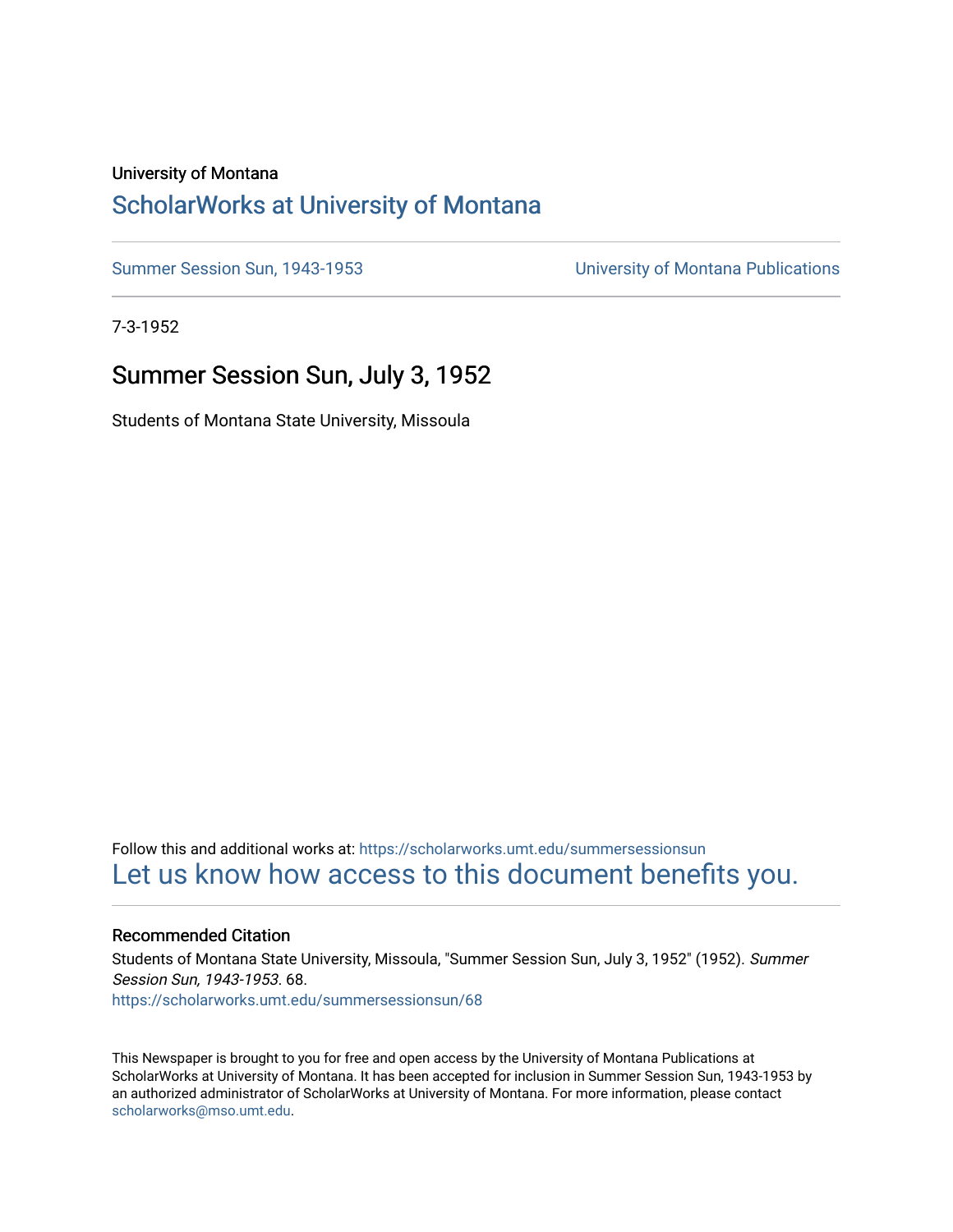

# **C of C Executives to Attend Public Health Professional School Here**

The 13th annual Rocky Mountain institute, a professional school for chamber of commerce executives, opens on the campus Monday morning.

The institute, organized on the Missoula campus 13 years ago by Prof. Robert C. Line, offers commercial organization officials a week-long school of concentrated instruction in their particular fields.

Nearly 100 chamber of commerce officials from throughout the Rocky Mountain area are expected here for the sessions, scheduled to run from Monday, July 6, through Saturday, July 12.

Both first-year and advanced courses are being offered at the school. The first-year course covers the fundamentals of local chamber of commerce operation and administration. The advanced •course aims at intensive study of special phases of chamber operation and administration. Both inelude a series of lectures, a fivehour course on commercial activities, and participation in the daily round table discussion.

#### **National Leaders**

Some of the national organization leaders who will be here to conduct classes for the institute will be Everett W. Hill of Polson, past president of Rotary International; Fred E. Sperling, St. Paul, general secretary of the Association of Commerce; Ben B. Lawshe, Long Beach, Calif., western consultant, Chamber of Commerce of the United States, and C. R. Miles, Washington, D. C., manager, legislative department, Chamber of Commerce of the United States.

The institute is being sponsored the Montana Association of Commercial Organization Managers, the Chamber of Commerce of the United States, and the University.

All sessions will be held in the School of Business Administration on the University campus. First Year Fundamentals, the course for beginning students, is scheduled for Room 109, sessions being at 8:30 each morning, Monday through Saturday. Subjects to be discussed include such topics as publicity, governmental affairs, meetings and committees, program of work, fiscal operations, and civic activities.

#### **Advanced Course Scheduled**

The advanced course is scheduled for Room 211, also beginning at 8:30 each morning. Subjects include program of work, working effectively with others, legislative affairs, explaining your husiness, and working with your city government.

General sessions for all students are planned from 10:55 to 11:55 each day in Room 211 with emphasis placed upon commercial activities. A lecture course for all students will run from 11:55 to 12:55 each day in the same room. Outstanding leaders in national businesses and government will speak at these meetings.

All students will have lunch in (please see page four)

# **Conference Here July 7**

A workshop in school and community health and safety will be conducted on campus by the state department of public instruction and the state board of health, beginning July 7 and ending Friday, July 11. The sessions will be quartered in the Bitterroot and Eloise Knowles rooms of the Student Union.

The work will center around the administrative aspects of the' school-community health program for the school-age child. It is designed for educators, public health workers and others working in or interested in the program.

Discussions will be centered around changing concepts in education and public health and around the administrative aspects (please see page two)

**Conclude Conference**

average person walks through a building and takes for granted the polished floors, clean walls and general neat appearance that meets his gaze. But when L. O. (Tommy) Thompson, consultant and custodian instructor, and coordinator of 110 school districts in the Los Angeles area, walks through a building nothing is taken for granted. His eyes catch all the problems and solutions that have given the local custodian trouble and which for 35 years have been Thompson's problems too.

Last Monday Thompson, who conducted a three-day custodian work shop here, explained how to display the United States flag. On Tuesday he explained how to clean walls and wax floors, and yesterday he emphasized fire prevention and safety. There were many problems and many demonstrations for the more than 40 custodians from all over the state who attended the three-day work shop. Many of the administrators attending the summer session (please see page four)

# *Swimmers Try Pool in Men's Gym . . .*



#### **HOURS SET FOR MUSEUM**

The university museum, which is located on the top floor of the journalism building, will be open from <sup>1</sup> to 4 on weekday afternoons during the summer session, according to Prof. Paul C. Phillips, director.

The museum, which contains many artifacts of the early Indians of Montana, represents the cultures of both the Indians and the pioneers, Phillips said.

# **Students, Faculty May Use Pool In Men's Gym**

Students and faculty members and their families have started using the university swimming pool from 4 until 5:30 o'clock Monday through Thursday.

The pool is reserved for students on Tuesdays and Thursday at that hour and for faculty members on Monday and Wednesday at the same time.

Persons who want to swim may register for themselves and their families in the physical education office in the men's gym. No registration will be accepted in the pool.

Children under 15 years of age must be accompanied by their parents and are asked not to bring tubes, balls, or other objects to

Lockers will be issued in the physical education office, and swimmers must provide their own suits, towels, and soap.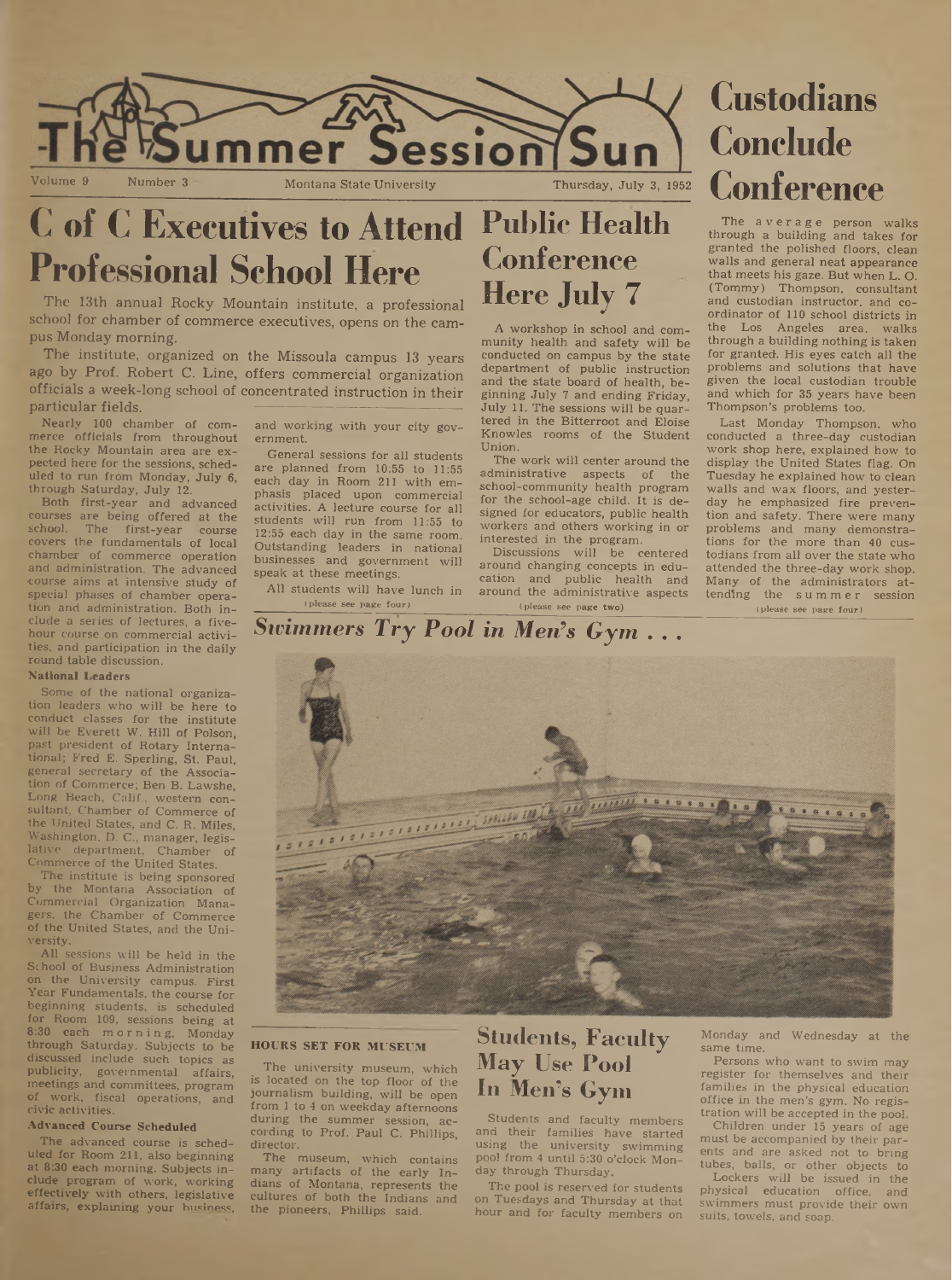

# **Cheaper Textbooks—Maybe?**

Every year hundreds of thousands of dollars are spent on textbooks by students in American colleges.

Every year thousands of these same textbooks collect dust on shelves, are lost, thrown or given away, or are resold by the students at a considerable loss.

This problem, which at one time or another has affected most college students and their budgets, may possibly have a solution. If it becomes a reality, students the country over may some day burn incense, bow three times to the east and thank what ever gods may be for "Ian Ballantine's Experiment."

Ballantine is president of Ballantine Books and is now offering publishers the service of printing both a cloth-bound and paper-bound editions simultaneously. That anticipated novel or needed textbook would then be available on publication date in either the more expensive, lets-put-that-in-the-library, edition or the less costly who-cares-if-the-dog-ate-it issue.

Take for example a student entering the book store and purchasing one or two necessary textbooks for the quarter's work. Instead of paying five dollars apiece for the books, he pays only 75 cents or a dollar. If the student feels that this is a book he would like to add to his library, he can then buy the cloth-bound edition and pay the five dollars. But for those poor, starving students who live on short rations, wouldn't pocket textbooks look good?

The use of paper-bound editions in the MSU humanities course has already resulted in substantial savings to students in that course. Furthermore, this saving does not result in loss to the author, which is a possible objection to the experiment. According to Ballantine, the royalties would be more substantial than the present system.

Think? How many textbooks have you bought that could have served the purpose as well in a paper-bound, pocket-size edition?—B.G.

# **Public Health to** *INext Week's* **Have Conference**

(continued from page one) of health environment, health instruction and health services. Special emphasis will be placed on methods of adapting the program for each local area according to the public health services available in that area.

The Monday morning session on July 7, and all afternoon sessions will be general sessions open to all interested persons. The morning sessions will be work sessions in discovering means of putting a health and safety program into practice in Montana communities.

The staff will include specialists in public health nursing, mental hygiene, education, sanitation, highway safety, public health instruction, medicine, and nutrition.

# *Film Preview*

*Schedule*—<br>Monday, July 7—Bringing the World to the Classroom, 4:10; Will The Mouse, 4:30; Drawing the Circle, 4:50.

Tuesday, July <sup>8</sup>—Bee City, 4:10; Glacier Park, 4:25; Shooting In Basketball, 4:37; Air All Around Us, 4:50.

**Wednesday, July 9—**Wonders of Chemistry, 4:10; Save Those Teeth, 4:25; Angels of Mercy, 4:37; Romance of Radium, 4:50.

**Thursday, July 10—**Orchestral Instruments, 4:10; What Is Four?, 4:35; Clouds, 4:45.

**Friday, July 11—**Eskimos, 4:10; Sound Waves, 4:25; Adventuring Pups, 4:37; Principles of Electricity, 4:50.

### Letters to the Editor

Letters to the Editor should be ad-<br>dress'ed to the Summer Session Sun.<br>They must be signed by the real name<br>of the writer, which may be witheled<br>form publication at the request of the<br>editor. They must not include to riot

#### **LET'S GET UP A PETITION!** Editor:

Should the door on knowledge ever be closed? "No," we who are free, answer.

Books should always be available to peruse, or to read. Why pull down the iron curtain on inquiry?

Friday night, Saturday afternoon, and all day Sunday, the door is locked on the reading library. The curriculum library is shut at four-thirty every day, and taboo on Saturday and Sunday. Are we

### **Montanans Have More Education Than U.S. Average**

Montanans have spent almost a year longer in school than the average citizen throughout the United States.

That's the word from an article on characteristics of the state's population in the June issue of Montana Business, published by the University Bureau of Business and Economic Research.

Recent 1950 census figures indicate that the average number of school years completed by Montanans 25 years of age and over in 1950, was 10.2, compared to 9.3 years for the U. S.

Other findings of the study indicate, (1) There were 66,000 single men and 35,000 single women in the state as of 1950; (2) There were 175,614 households in the state in April, 1950, an increase of 10 per cent over 1940; (3) About 93 per cent of the state's population was born within the boundaries of the United States or its possessions; (4) The greatest number of foreign-born came from Canada and Norway.

### **MSU Song Album Is Still on Sale**

"Singing on the Steps," a 78 r.p.m. record album which captures the spirit of MSU in song, is still being sold in the Alumni office and Student Union business office at \$4\_per album, according to A. C. Cogswell, director of the public service division.

The album, which features the MSU symphonic band, the a cappella choir, and the symphonic orchestra, was recently processed by RCA Victor.

The three records contain the<br>llowing selections: Montana: following selections: Fight Montana; Up with Montana; Montana, My Montana; Old Col-lege Chums; Port Royal, 1861; Lohengrin; and Ave Maria.

students unfit to read or study on week ends, or are the books just tired? The curriculum library practically keeps schedule with our classes. Shall we skip classes to study at the curriculum library or what<sup>7</sup>

 $\cdots$ 

Why not have the libraries open? Is the answer our other sacred god, "money"? Would it bankrupt the state to employ a few more librarians?

We hear, we are deafened by the term, "Reading Readiness," but what is the use? We are ready to read, but the door is closed;

Let us never allow the library to be shut on certain days. If we allow dark days and closed doors on learning facilities, more black days will be added, until the doors are sealed.

And just as I am about to write "finis," our college paper slaps me with this editorial. From **the Sum**mer Session Sun, "One growing weakness of the American people is that they do not read **many** books, mainly because they have so' many other forms of entertainment available . .

I wish to disagree. How can we read? The libraries are closed. Shall we break the door down, or since we are still a democracy—get up a petition?

Bonnie Wheatley New Hall

### **LET'S NOT**

Editor:

This statement is in reply to Miss Wheatley's letter regarding library hours during the summer session.

The central library has never found the demand great enough to remain open on Saturday and Sunday afternoons during summer school.

The library is open five days a week, Monday through Friday, from 8:00-12:00 a.m.; and 1:00- 5:00 p.m.; four nights a week, Monday through Thursday from 7:00-10:00; and Saturday morning from 8:00-12:00. **The use of the** library during evening hours has been very limited, with the greatest number of students using the library being as follows: 7:00-8:00, 36 students; 8:00-9:00, 40 students; and 9:00-10:00, 21 students. With no greater use of the library during week nights, members of the library staff question the **need to** remain open on Saturday and Sunday afternoons. Also, any number of books may be circulated from the library during the hours of opening. **However, if students wish to have the library open on Saturday afternoon, and will leave their requests for such extended hours at the Loan Desk, the library will give consideration to this matter.**

As to the Curriculum Library, this library is located in the **School** of Education and is not a part of the central library.

Kathleen Campbell Librarian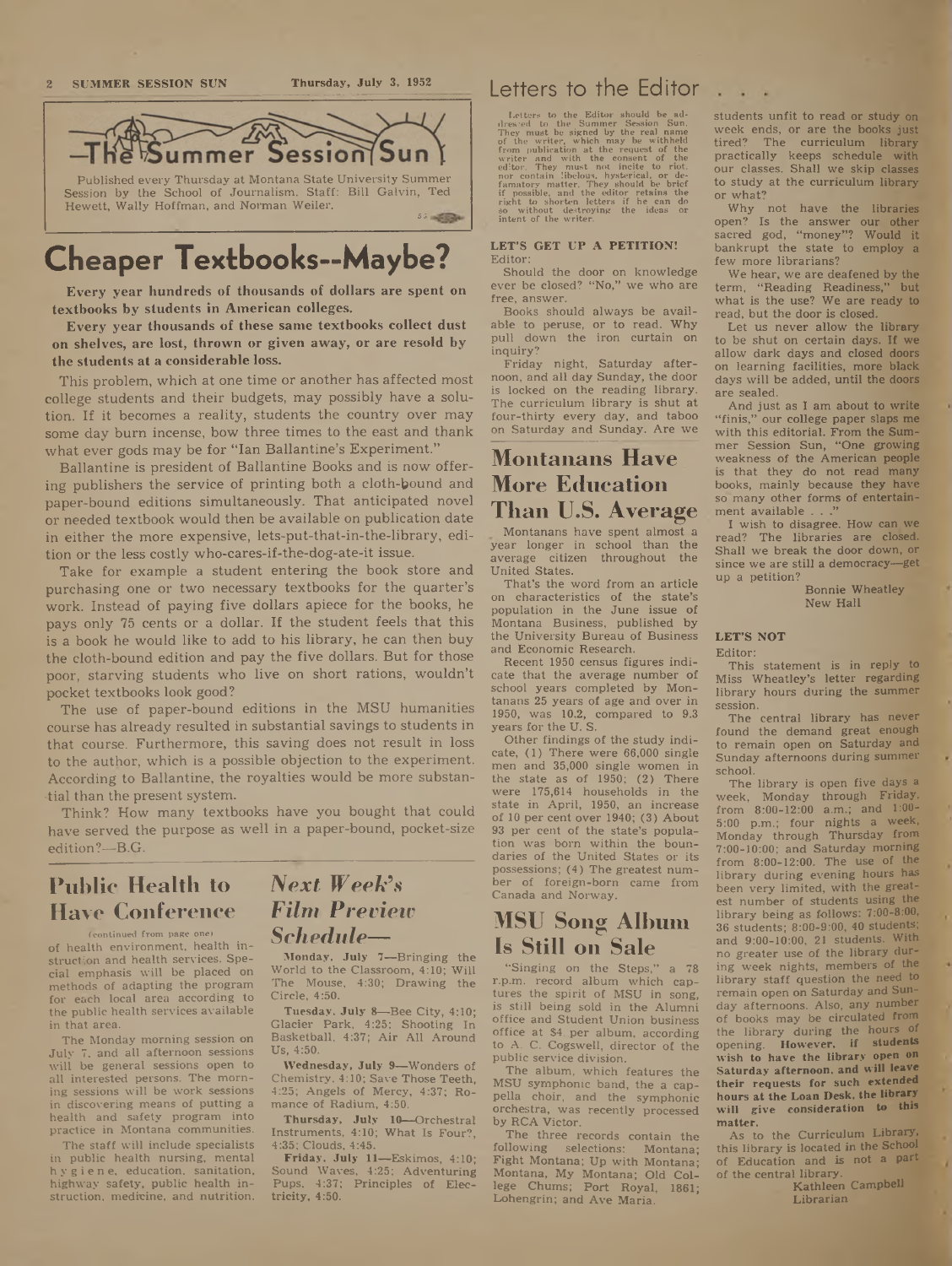

**FASCINATING WORK—Weaving a lace bronson on a loom in the home economics weaving class is Marilyn Nichol, Billings. The class is taught by Kathryn Lyon, visiting instructor.**

# **SU Movie Sked To Be Changed**

The schedule for the series of four movie showings has been changed, Cyrile Van Duser, Student Union manager, announced Tuesday. The change in schedule was made necessary because of a contract misunderstanding and the films that Miss Van Duser had contracted for will not arrive here 'until next week.

The first of the showings will now be July 9 and will feature the late W. C. Fields in "The Barber Shop" and the Marx brothers in "Duck Soup." The movies will be shown in the Student Union auditorium at 7:30 p.m.

On July 16 the Student Union will present three documentary movies entitled, "The City," "The Land," and "The River."

Will Rogers will star in "David Harum" July 23 and the companion picture will be Robert Benchley's "The Sex Life of a Polyp" (an octopus, of course).

The final offering of the Student Union, July 30, will be Greta Garbo in "Anna Christie," directed by Clarence Brown. The second feature that evening will be six reels of Charlie Chaplin starring in "Making A Living," His New Profession," "Getting Acquainted," "The Knockout," and "The Rounder."

"Weaving is not particularly a recent innovation to Montanans," Miss Kathryn Lyon, visiting instructor in home economics, said while telling the history of weaving as a hobby to many Americans.

Mrs. Mary M. Atwater, considered by many to be the dean of American weavers, for many years lived at Basin, where her husband was a mining engineer. Mrs. Atwater has written several books on weaving, the first being published in 1928.

"It is somewhat amazing to find out that Mrs; Atwater is in many cases better known outside of Montana," Miss Lyon said, "because weaving is a relatively new hobby among many Montanans." There is only one organized group in the state and that is the Missoula Weavers guild. There are three places that a person can receive instruction in weaving. Besides the six weeks' course offered here at summer school, there is a course offered at Montana State college and a studio at Virginia City.

"I feel that at the end of six weeks the student should be able<br>to work independently." Miss to work independently," Lyon said. By the end of the short summer term Miss Lyon feels that a student should be able to work out his or her own design and handle the loom effectively.

The art of weaving is not limited to wool or cotton material, but many people are branching off into the synthetic fabrics such as nylon and rayon and others. Miss Lyon herself would like to get some good quality Japanese silk to work with.

#### **SUMMER SESSION CALENDAR**

July 4, Friday—Independence Day, a holiday.

July 6-12—Rocky Mountain Institute for Chamber of Commerce Secretaries.

July 7-11—School and Community, Health and Safety Workshop.

July 7-11—Workshop No. 1, for Case Workers.

July 14-Aug. 8 — Northern Rocky Mountain Roundup of Regional Arts.

 $J$ uly 16 - 18 — Educational Problems Conference.

July 21-25—Workshop No. 2, for Case Workers.

July 21-26—Coaching School. July 25—Six-week Session Ends.

July 27-Aug. 2—Publications Pow Wow.

July 27-Aug. <sup>1</sup>—<sup>M</sup> <sup>o</sup> n t a n <sup>a</sup> Music Week; Music Teachers Institute.

July 27-Aug. 8—High School Music Camp; Two-week Unit Course in Music Education.

.July 28-Aug. 22—Conservation Education Workshop.

Aug. 4-15—Unit Course in Supervision for Public Welfare Workers.

Aug. 21—Commencement.<br>Aug. 22—Summer Sess 22—Summer Session Ends.

# **Driver Training Signs Up 70**

"Apparently the demand for driver training in Missoula is far beyond our expectations," said instructor Arthur Roseberry after last week's request for volunteers in the Sun brought 70 applications from people who wanted to be taught to drive by the teacherpupils of Roseberry in the Safety Education and Driver training course.

Roseberry said that he was "very sorry" that the class could only use about 20 of the volunteers. He said that adults as well as high school pupils seem to want driver training instruction.

Capt. Bodely Vacura, director of the traffic safety department of the Montana highway patrol, will assist Roseberry in instructing the teachers in the safety education course. Captain Vacura has just returned from attending the western safety conference at Long Beach, Calif, last week. This conference is a meeting of members from the 11 western states to discuss mutual problems of safety in industry, manufacturing, and other fields.

Captain Vacura will help coordinate the over-all training picture here at the University with the program carried out in 52 high schools all over the state.

On July 14 John Urlab, who is instructor at the Berkeley, Calif, high schools, will return to the campus with the latest testing devices. Urlab taught drivers training here last year.

**SUMMER SESSION SUN 3 Thursday, July 3, 1952**

### **Psychology Test Needs Volunteers**

Psychology Instructor F. R. Fosmire wants human guinea pigs that do not have serious adjustment problems to help him solve a prob-' lem in psychology.

The volunteers will be placed in a hypnotic state and shown objects to determine the extent of their observation. This is called the "variability of the perceptual span." The subjects will also be shown materials in a normal state to offer a comparison of reactions.

Mr. Fosmire pointed out that the test will not be concerned with the individual's personality or adjustment. "The subject must be willing to donate an hour of his or her time, and to be placed in a hypnotic trance," he said.

Anyone who wishes to volunteer for this experiment should call the secretary of the Psychology department.

# **MIA Paintings To Red Lodge**

Twenty of the 71 paintings that have been exhibited by the Montana Institute of the Arts in the Student Union were selected to be shown at the Festival of Nations in Red Lodge from Aug. 16 to 24,

Two members of the art department will have work in the exhibit. "Man Reaching Up," an oil painting by Prof. Aden Arnold, and "Abstraction with Figure," done in casein by James E. Dew, will be shown.

The other paintings chosen are "Jean Nooney," a pastel portrait by Eda Casterton, Missoula; "Children on the Couch," an oil, by Genevieve De Weese, Bozeman; an oil called "Jan, Harpers, and Dilly," by Robert De Weese, Bozeman; "Landscape," in oil by Isabelle Johnson, Billings; "Landscape" in gouache by Mrs. B. F. Johnson, Missoula; "Motivity Eclipse" in oil by Jean Klafs, Pasadena, Calif.; "Boy," done in watercolor and crayon by Ray E. Levra, Butte; "Show Girls" in oil by James Logan, Great Falls, and "Montana City," a watercolor by LaDonna McDermid, Helena.

A un-named work in nu pastel by Mrs. W. J. Thompson, Great Falls; "Stoves," an oil by Milton A. Trodick, Great Falls; "Cats in a Garden," a woodcut by Jessie Wilber, Bozeman; "Cove" in watercolor by Vernon L. Wyman, Kalispell; "Mountain Rainbows" an oil by Mrs. Mildred Miles, Miles City; "Studio" an oil by Robert Huck, Kalispell, and "Bull Baiters" a silk screen print by Rudy Autio, Helena.